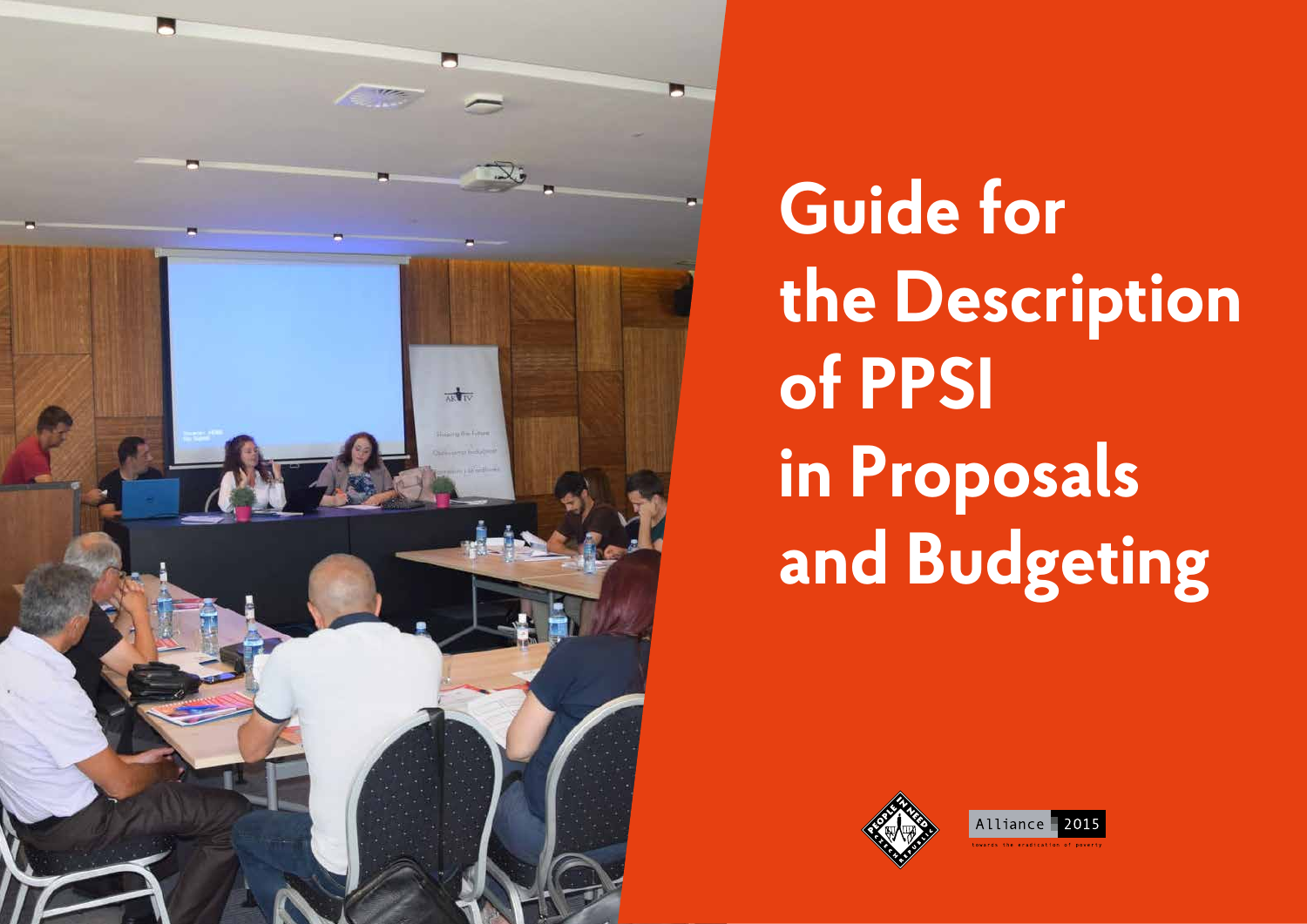# **What is the purpose of this brief guide?**

→ This guide provides you with a **practical description of PPSI to be included in a relevant proposal** and guidance on **how to budget for a PPSI focused project**.

# **For which sector is the PPSI relevant?**

→ Primarily, PPSI is relevant for projects being carried out in the **good governance and social inclusion sectors**, especially those targeting local authorities and civil society. They may be particularly relevant for urban settings and generally are suitable for areas where social services financed by public authorities exist and where there is a basic environment enabling the real (not-staged) participation of citizens.

# **Participatory Planning for Social Inclusion – Description of the Methodology in your Proposal:**

**The Participatory Planning for Social Inclusion (PPSI)** methodology aims to improve social services aimed at poverty reduction and social inclusion through a participatory process that brings all relevant local stakeholders together, including social service users, CSOs, local authorities, government agencies, social service providers and citizens. The result of the process is 1) a locally owned and approved strategy and action plan for the provision of social services and social inclusion 2) mutual trust is built among all relevant stakeholders, which is equally as important as the strategy and plan itself.

#### **The PPSI process is structured in five main phases:**

- 1. Preparatory phase before we start
- 2. Engagement and analyses
- 3. Drafting the strategy and action plan
- 4. Approval
- 5. Implementation
- + Monitoring and evaluation

#### **1. Preparatory phase – before we start**

During the preparatory phase, the scope, target groups and territory will be defined by PIN, its partners and other relevant stakeholders. Support will be ensured from the key stakeholders and the organizational working structures for the process will be formed.

### **2. Engagement and analyses**

During this phase, participatory and evidence-based approaches are applied to gather as much contextualized information as is needed for decision-making. This is done with the active involvement of stakeholders and the target groups of the PPSI. This includes the mapping existing social problems, an analysis of the needs of social service users and potential users, and the mapping of existing social services. Both quantitative (surveys) and qualitative data (case studies, focus groups) will be analyzed and desk research will be supplemented by field research. The community will participate in carrying out the research. Local expertise in preparing surveys, contacting respondents, distributing the questionnaires, etc. help to ensure that the involved stakeholders are building capacity, while also reducing the costs and better acceptance of the results.

The participation of the target groups and the general public will be planned and carried out by the stakeholders for each stage of the PPSI process with the adequate level of participation being determined through the use of the "participation ladder" tool $<sup>1</sup>$ </sup>

### **3. Drafting the strategy and action plan**

Based on the results of the participatory analysis a long term vision will be formulated and agreed on by the working groups, validated by the relevant stakeholders and the broader public. Finally, all of the working groups will jointly formulate a strategy and an action plan together that includes the priorities, measures, responsible persons, resources and timeframe.

### **4. Approval**

Doing a thorough consultation with the entire community is essential before the final approval of the strategy. Public consultations will be carried out locally in various forms to present and consult the draft of the strategy. General aspects of the strategy will be presented and discussed together and then participants will be divided according to their interest to consult on their preferred priorities in greater detail. Decision-makers will be involved in the public meeting. Provided comments to the strategy will be settled with justifications, and the results will be publicly published. The final approval of strategy will be given by the relevant Public Authority.

1 See detailed explanation of the "participation ladder" tool in Annex 4 of this guide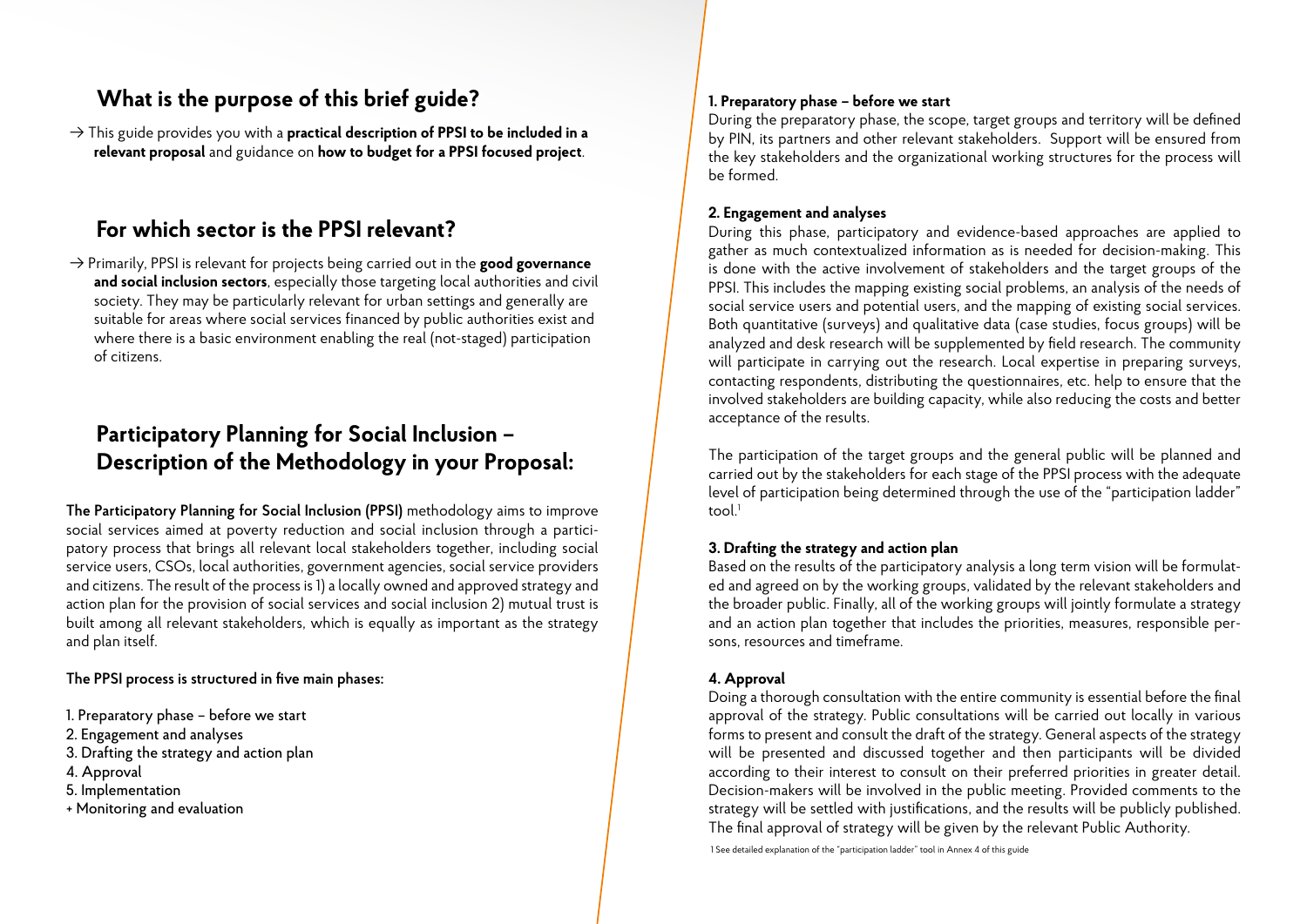#### **5. Implementation**

- $\rightarrow$  The implementation of the planned strategy will be mainly managed and supervised by the relevant public authority. The joint/shared responsibility between the public authority and other actors is welcome and provides more positive outcomes.
- → *If applicable, an advisory body with participation of key stakeholders can be set up.*
- → *(If possible, a grant scheme should be planned jointly by PIN with the public authority to co-finance the implementation of the approved strategy and plan within the project. However, a clear plan for financing the project from local sources is recommended to be approved along with any project financed contribution). Additional capacity building should also be provided to service providers and public authorities throughout the whole PPSI process.*

#### **6. Monitoring and evaluation**

The implementation of the strategy and the actions taken will be monitored regularly (e.g. on a quarterly basis) *either by external or internal actors* with the aim of tracking the progress being made and determining the lessons learned.

*Participatory monitoring and evaluation with the involvement of main actors, including CSOs should be considered.*

#### *Duration:*

*the planning process of PPSI (steps 1-4) usually take around 1 year. The implementation of the plan depends on the period agreed within the strategy/ plan itself (plan is usually for 2-3 years). Engagement as well as monitoring and evaluation are continuous processes during planning and implementation period.*

# **Budgeting for PPSI**

The overall cost of PPSI depends on a number of factors. **You can check with the Good Governance Advisor for support on estimating the costs**. Factors contributing to fluctuations in costs include:

- $\rightarrow$  The number and size of localities where the process will take place
- $\rightarrow$  The geographical coverage of the action
- $\rightarrow$  The diversity of the target groups
- $\rightarrow$  What portion of analysis will be implemented by the communities, the project team or outsourced to an external consultant
- $\rightarrow$  What scope and level of capacity building will be included
- $\rightarrow$  Whether study visit(s) will be included
- $\rightarrow$  Whether financial contributions will be provided to co-finance the implementation of the plans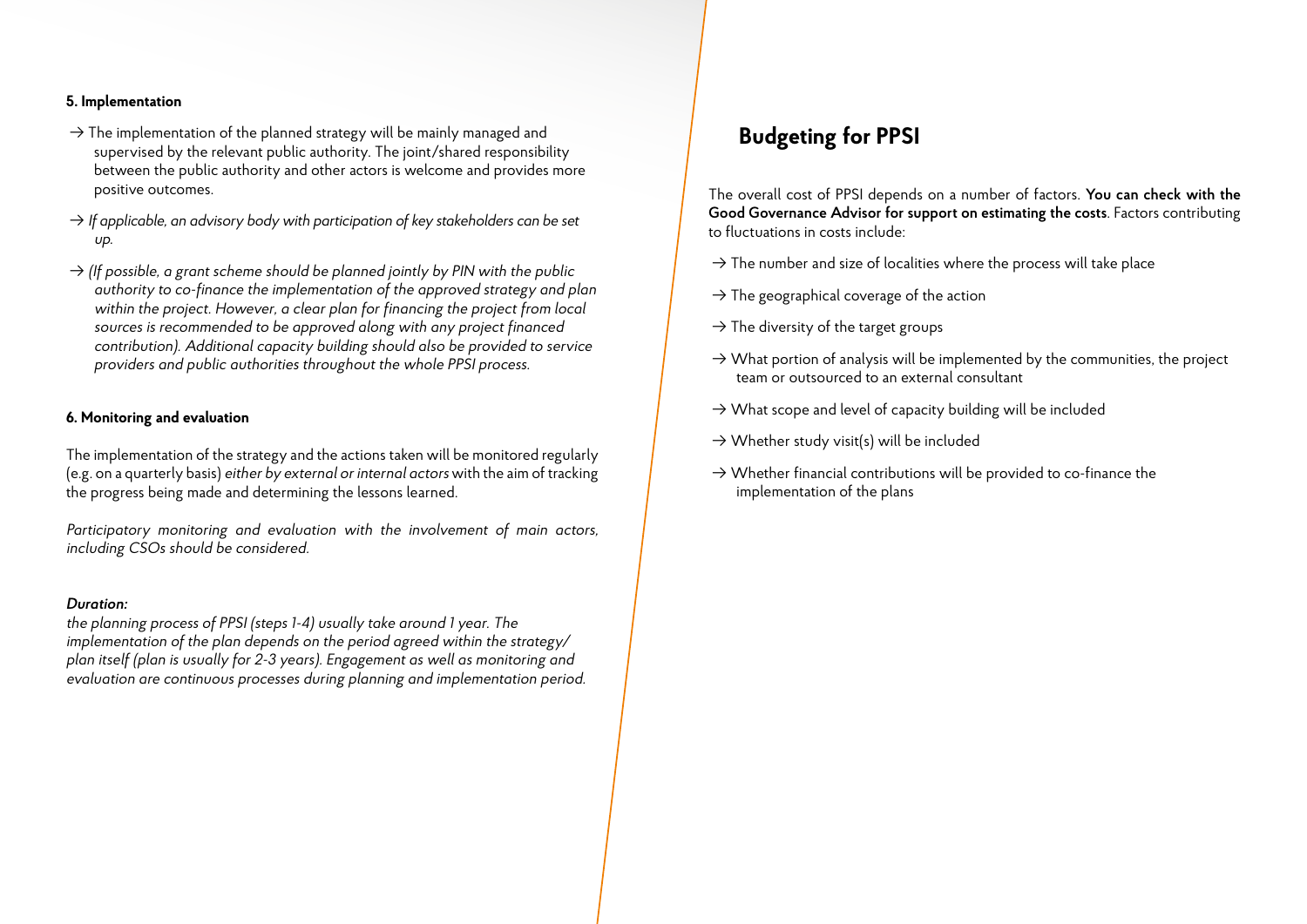| Cost                                                                                | Unit               | # of units | <b>Notes</b>                                                                                                                                                                             |
|-------------------------------------------------------------------------------------|--------------------|------------|------------------------------------------------------------------------------------------------------------------------------------------------------------------------------------------|
| <b>Staff costs</b>                                                                  |                    |            |                                                                                                                                                                                          |
| Project<br>manager (PM)                                                             | Months             | 36         | PM can coordinate<br>the process in multiple<br>municipalities. Counted<br>as 12 months of planning<br>process and 24 months of<br>strategy implementation,<br>monitoring and evaluation |
| <b>PPSI External</b><br>advisor                                                     | Months             | 3          | Estimated 1 month per year                                                                                                                                                               |
| Direct costs – per target                                                           |                    | location/  | municipality                                                                                                                                                                             |
| 1 Preparatory<br>phase                                                              |                    |            |                                                                                                                                                                                          |
| Local coordinator<br>(1 person per<br>municipality/<br>target location)             | Months             | 12         |                                                                                                                                                                                          |
| Capacity building<br>of actors in PPSI                                              | 1 day<br>workshops | at least 3 |                                                                                                                                                                                          |
| Organizing<br>meetings for<br><b>Steering group</b><br>during PPSI<br>(5-10 people) | Small<br>meeting   | 10         | Usual costs of meetings,<br>covering costs for travel<br>and lunch for participants<br>and other additional sup-<br>port enabling participation<br>(eg. child care for mothers)          |

| Cost                                                                                                        | Unit                                                                          | # of units | <b>Notes</b>                                                                                                                                                                                                                      |
|-------------------------------------------------------------------------------------------------------------|-------------------------------------------------------------------------------|------------|-----------------------------------------------------------------------------------------------------------------------------------------------------------------------------------------------------------------------------------|
| Organizing large<br>joint meetings<br><b>Steering groups</b><br>+ WGs<br>(20-30 people)                     | Large<br>meeting                                                              | 1          | Include cost of facilitators<br>+ covering costs for travel<br>and lunch for participants<br>and other additional sup-<br>port enabling participation<br>(eg. child care for mothers)                                             |
| Study visit<br>(if possible)                                                                                | Study visit                                                                   | 1          | For approximately<br>20 persons                                                                                                                                                                                                   |
| 2 Analysis and<br><b>Engagement</b>                                                                         |                                                                               |            |                                                                                                                                                                                                                                   |
| Info campaign<br>and awareness<br>about PPSI<br>process                                                     | Info campaign<br>lasting<br>throughout<br>the whole<br>process<br>(12 months) | 1          | Depending on the appro-<br>priate local communication<br>channels typically includes<br>production and distribution<br>of leaflets, posters, informa-<br>tive articles in newspapers,<br>and a public campaign in<br>social media |
| Organizing large<br>joint meeting<br>Steering groups +<br>other stakeholders<br>for stakeholders<br>mapping | Meeting                                                                       | 1          | For approximately 30-40<br>persons, include costs of<br>facilitators covering costs<br>for travel and lunch for<br>participants and other<br>additional support enabling<br>participation (eg. child care<br>for mothers)         |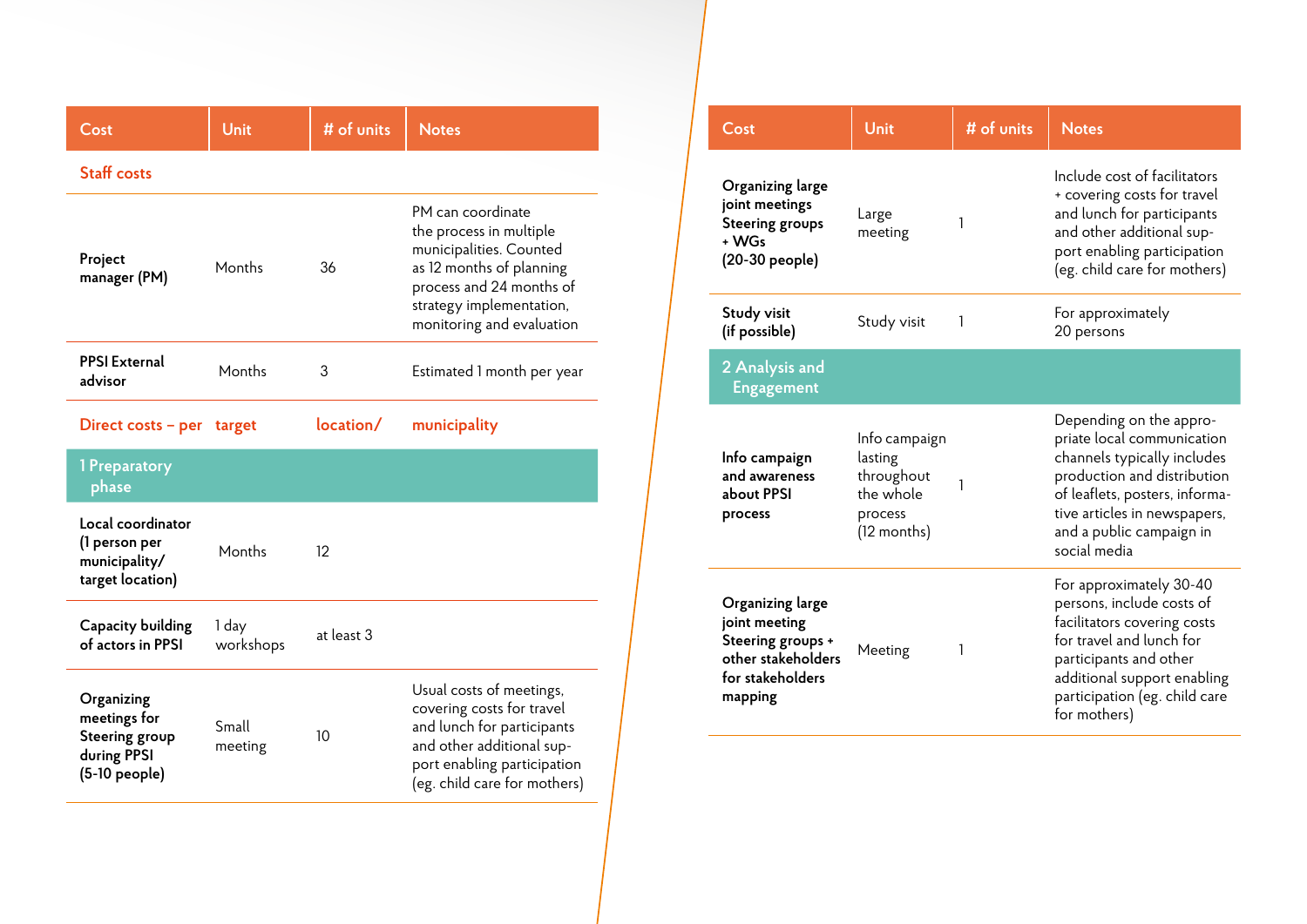| Cost                                                                                                                         | Unit                               | # of units                                                   | <b>Notes</b>                                                                                                                               |
|------------------------------------------------------------------------------------------------------------------------------|------------------------------------|--------------------------------------------------------------|--------------------------------------------------------------------------------------------------------------------------------------------|
| Desk research                                                                                                                | Analysis                           | 1                                                            |                                                                                                                                            |
| Field research                                                                                                               | Data<br>collection<br>and analysis | 1                                                            | Socio-economic profile,<br>mapping services,<br>key problems analysis,<br>needs assessment                                                 |
| Public survey                                                                                                                | Survey                             | 1                                                            | Includes engaging<br>external/local expert<br>for analyses and data<br>processing (if needed)<br>and members of the WGs<br>(if applicable) |
| <b>Public meetings</b><br>for collecting<br>information                                                                      | Public<br>meetings                 | Nr. of<br>meetings<br>depending<br>on location<br>size (2-3) |                                                                                                                                            |
| 3 Drafting<br>a strategy                                                                                                     |                                    |                                                              |                                                                                                                                            |
| <b>External/local</b>                                                                                                        | expert on                          | strategic                                                    | thinking (if needed)                                                                                                                       |
| Meetings of the<br><b>WGs (depending</b><br>on local<br>conditions, e.g.<br>3 WGs can meet<br>$3x = 9$ meetings in<br>total) | Small<br>meetings                  | Approx. 3<br>meetings<br>per WG                              |                                                                                                                                            |
| Joint meeting<br>(SG + WGs) for<br>the SWOT analysis                                                                         | Large<br>meeting                   | 1                                                            |                                                                                                                                            |

| Cost                                                                                             | Unit                                                                           | # of units                                                                                                                  | <b>Notes</b>                                                                                                               |
|--------------------------------------------------------------------------------------------------|--------------------------------------------------------------------------------|-----------------------------------------------------------------------------------------------------------------------------|----------------------------------------------------------------------------------------------------------------------------|
| <b>Public meeting</b><br>for presenting<br>the draft version<br>of the Strategy                  | Public<br>meeting                                                              | 1                                                                                                                           |                                                                                                                            |
| 4 Approval                                                                                       |                                                                                |                                                                                                                             |                                                                                                                            |
| <b>Capacity building</b><br>for decision-<br>makers. such<br>as a study visit,<br>workshop, etc. | Event                                                                          | 1                                                                                                                           |                                                                                                                            |
| Public meeting/<br>happening for<br>raising awareness<br>and support of the<br>prepared Strategy | Event                                                                          | 1                                                                                                                           |                                                                                                                            |
| 5 Implementation                                                                                 |                                                                                |                                                                                                                             |                                                                                                                            |
| WG for<br>implementation<br>(should be part<br>of the Public<br>Authority<br>structures)         | <b>WG</b><br>meetings and<br>monitoring<br>work                                | X                                                                                                                           | Work of implementation<br>WG to be covered by<br>public authority, can be<br>subcontracted to other<br>local actors (CSOs) |
| <b>IF Possible</b><br>Grants/<br>contributions<br>to action plan<br>implementation               | Grant.<br>contribution<br>(ideally not<br>more than<br>50% of<br>co-financing) | Depends on<br>the number<br>of locations.<br>the annual<br>budget<br>for social<br>services<br>in a given<br>location, etc. |                                                                                                                            |